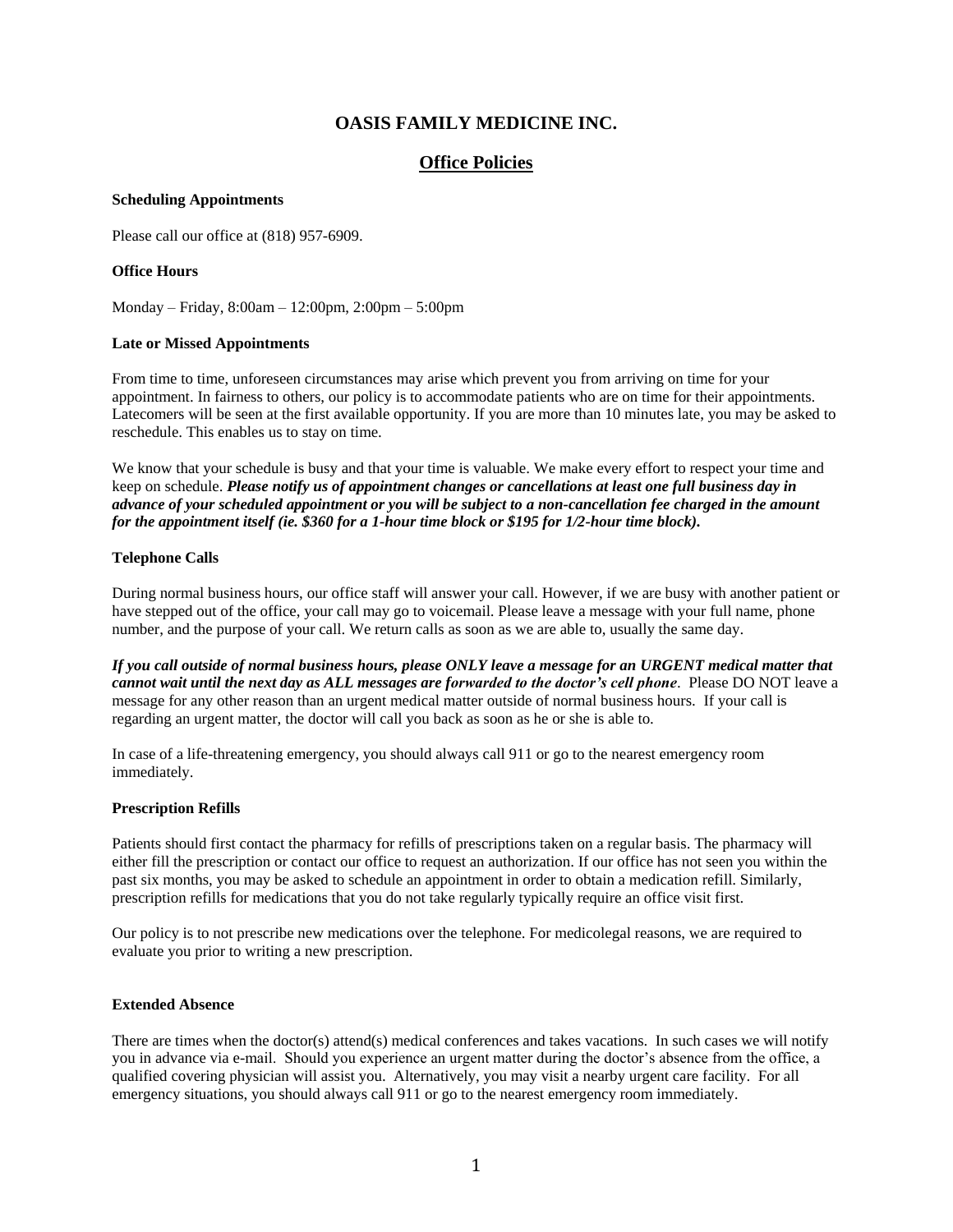### **Payment and Insurance Coverage**

*Payment is due at time of service in the office*, unless you have Medicare, in which case we will bill Medicare. Insurance information will be updated regularly. If you have PPO insurance coverage and desire our office to bill your insurance as a courtesy so that you may receive reimbursement or credit toward any deductible, please present your insurance card at each appointment. A photo ID (Driver's License) is required at your first visit and a *photo will be taken of you if you* have not already uploaded it to your chart via patient portal.

It is your responsibility to know the details of your insurance coverage and to notify us of any changes to your policy.

### **Methods of Payment**

We accept cash, personal checks, flexible spending account cards, debit cards and most major credit cards.

We offer a Credit Card Authorization form to keep on file for patient convenience. This gives us permission to keep your credit card on file and automatically bill your credit card for any balance due on your account, after Medicare has been billed and you are responsible for any co-insurance and/or deductible. When appropriate, this account will also be used to pay for appointments not cancelled within 1 full business day prior to scheduled appointment, returned checks, applicable form-completion fees, supplements purchased in the office, telephone consults or evisits. The information is securely stored with an insured credit card service. When we charge your credit card, you will receive a receipt by the e-mail provided.

Invoices that are not paid within 60 days will be turned over to internal collections. Invoices not paid within 120 days are subject to patient dismissal, submission to a collections agency and notification to your insurance company.

### **Additional Fees**

- Returned Checks: If your check is returned to us for any reason, you will be charged \$30 in addition to any bank charges incurred.
- *Missed Appointments: If you fail to notify us at least one full business day in advance that you will not be able to make your appointment, we will charge you for the full amount of the appointment itself (ie. \$360 for a 1-hour time block or \$195 for a 1/2-hour time block). Please be courteous and responsible regarding missed appointments.*
- Completion of Forms: There will be a \$20-\$50 charge in addition to your office visit charge for filling out forms such as Disability Insurance Forms, Travel Forms, Release from Work, Prior Authorizations, and other third party forms more than 3 pages.
- Records: We will provide to you, upon written request, an electronic copy of your medical record free of charge. For a paper copy there will be a \$50 charge to provide the record to you, your insurance company, or another provider to whom we have not referred you for treatment.

### **Confidentiality and Its Limits**

Our discussions are strictly confidential and will not be shared with anyone without your express written permission. There are, however, certain exceptions that you should know about:

- We are required to report suspected cases of child abuse to the police and to the Child Protective Services Division of the Department of Public Social Services.
- We must report spousal abuse and elder abuse to the police.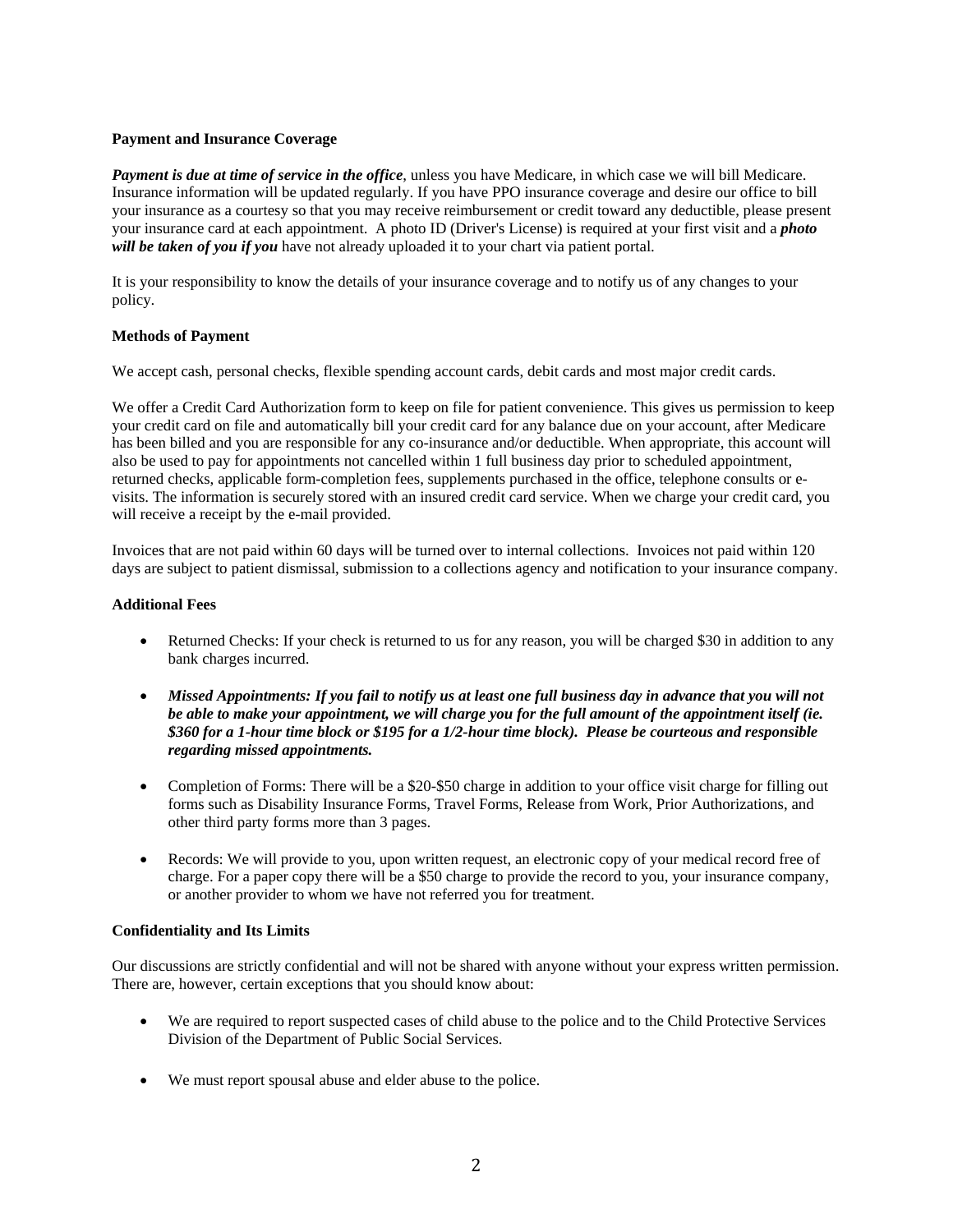- We may need to contact public safety officers if we believe that a patient may be in imminent danger of harming themselves or others.
- We are obligated to attempt to warn and protect intended victims if we have reason to believe a patient is likely to inflict bodily harm on someone else.
- We may be ordered by a court of law to testify or to release medical records.

### **Confidentiality with Adolescent Minors**

Parents are often understandably curious and concerned about the treatment of their children. It is our position that young people need to develop trust in their doctor and need some degree of security and privacy to do so. We encourage teenagers to share information about their health with their parents or guardians. However, there will be some issues that your child would rather talk about with a doctor, nurse, or counselor. California law allows teenagers to receive some health care services on their own. Health care providers have to keep those services confidential. Permission from an adolescent minor is required before information can be released to their guardians. This includes:

- The prevention or treatment of pregnancy or sexually transmitted diseases (STDs) and other contagious diseases
- The diagnosis and treatment of sexual and physical abuse
- Care and counseling for drug or alcohol problems

### **Anti-discrimination policy**

We are a health care provider that does not discriminate against any person on the basis of age, gender, race, color, national origin, disability, religion, or sexual orientation.

#### **Patient Dismissal**

While we make every effort to work with you, sometimes it is best for all parties involved to part company. If you are dismissed from the practice, you will be allowed a 30-day grace period for urgent treatment in our office. After that time, you will be required to seek the services of another physician at another office. Reasons for dismissal may include: failure to keep appointments, noncompliance, abuse of staff, and non-payment.

SIGNED BY: for each participating patient over the age of 18, a signature is required below

\_\_\_\_\_\_\_\_\_\_\_\_\_\_\_\_\_\_\_\_\_\_\_\_\_\_\_\_\_\_\_\_\_\_\_\_\_\_\_\_\_\_\_\_\_\_\_ \_\_\_\_\_\_\_\_\_\_\_\_\_\_\_\_\_\_\_\_

\_\_\_\_\_\_\_\_\_\_\_\_\_\_\_\_\_\_\_\_\_\_\_\_\_\_\_\_\_\_\_\_\_\_\_\_\_\_\_\_\_\_\_\_\_\_\_ \_\_\_\_\_\_\_\_\_\_\_\_\_\_\_\_\_\_\_\_

Signature of Patient/Legal Guardian/Legal Representative Date

Print Patient's Name Patient's Date of Birth

\_\_\_\_\_\_\_\_\_\_\_\_\_\_\_\_\_\_\_\_\_\_\_\_\_\_\_\_\_\_\_\_\_\_\_\_\_\_\_\_\_\_\_\_\_\_\_ \_\_\_\_\_\_\_\_\_\_\_\_\_\_\_\_\_\_\_\_ Print Name of Legal Guardian **Relationship to Patient** Relationship to Patient

This notice was first published and became effective on September 15, 2011.